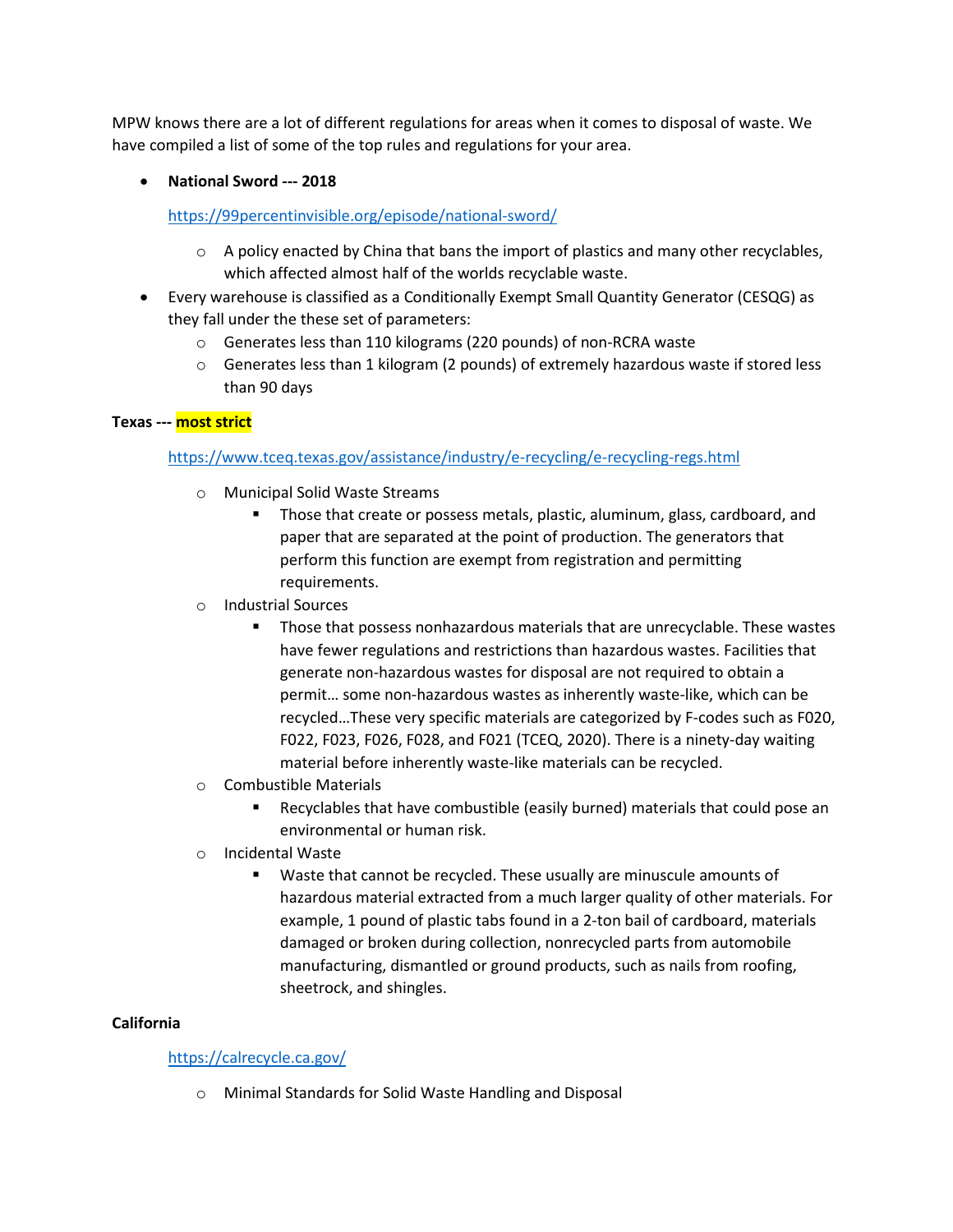- A generator can properly store its solid waste if it is handled in a manner that does not harbor, promote reproduction, attract vectors, or create nuisances. In terms of disposal, an owner or operator of any establishment is responsible for the sanitation and safe storage of all its accumulated solid waste.
- o Climate Action Plan
	- Reducing gas emissions by 5 million tons of  $(CO<sub>2</sub>)$  carbon dioxide by 2020. This was to be achieved by recycling an addition 3 million tons from the generator sector. The intent was to reduce greenhouse emissions by diverting commercial solid waste to recycling efforts, and to expand the opportunity for additional recycling services and recycling manufacturing facilities in California. All apartment complexes, generators, and government entities are required to recycle.

### **Georgia**

# [https://www.dca.ga.gov/local-government-assistance/planning/local-planning/solid-waste](https://www.dca.ga.gov/local-government-assistance/planning/local-planning/solid-waste-management-recycling-assistance)[management-recycling-assistance](https://www.dca.ga.gov/local-government-assistance/planning/local-planning/solid-waste-management-recycling-assistance)

- o Solid Waste Management Statute
	- A generator or factory must acquire a permit before conducting any disposal. It has 10-year plans, which include collection plans, disposal capabilities, waste handling facilities per city filtered by type and size, identification of sites, and evaluates suitability of sites for solid waste handling based on land use and environmental factors.

### **Illinois --- most friendly**

### <https://www2.illinois.gov/cms/agency/recycling/Pages/default.aspx>

- o Illinois Solid Waste Management Act
	- By volume reduction at the source, recycling and reuse, combustion with energy recovery, combustion for volume reduction, and disposal in landfill facilities. This Act specifies that 50 percent of the total dollar amount of paper products are to be turned into recycled material. Recycled materials are also supported by colleges by developing a waste reduction plan, which is to provide a 40 percent decrease in their solid waste generation. These plans are to be updated every 5 years.
- o Environmental Protection Act
	- Creates permits and regulations for pollution control facilities such as compose sites and landfills. It has banned the following items from dumping in the landfill: tires, yard waste, car batteries, electronic products, used oil, and white goods, which include refrigerators, water heaters, humidifiers, freezers, air conditioners, and other large appliances. By using mulchers, E-waste recyclers,